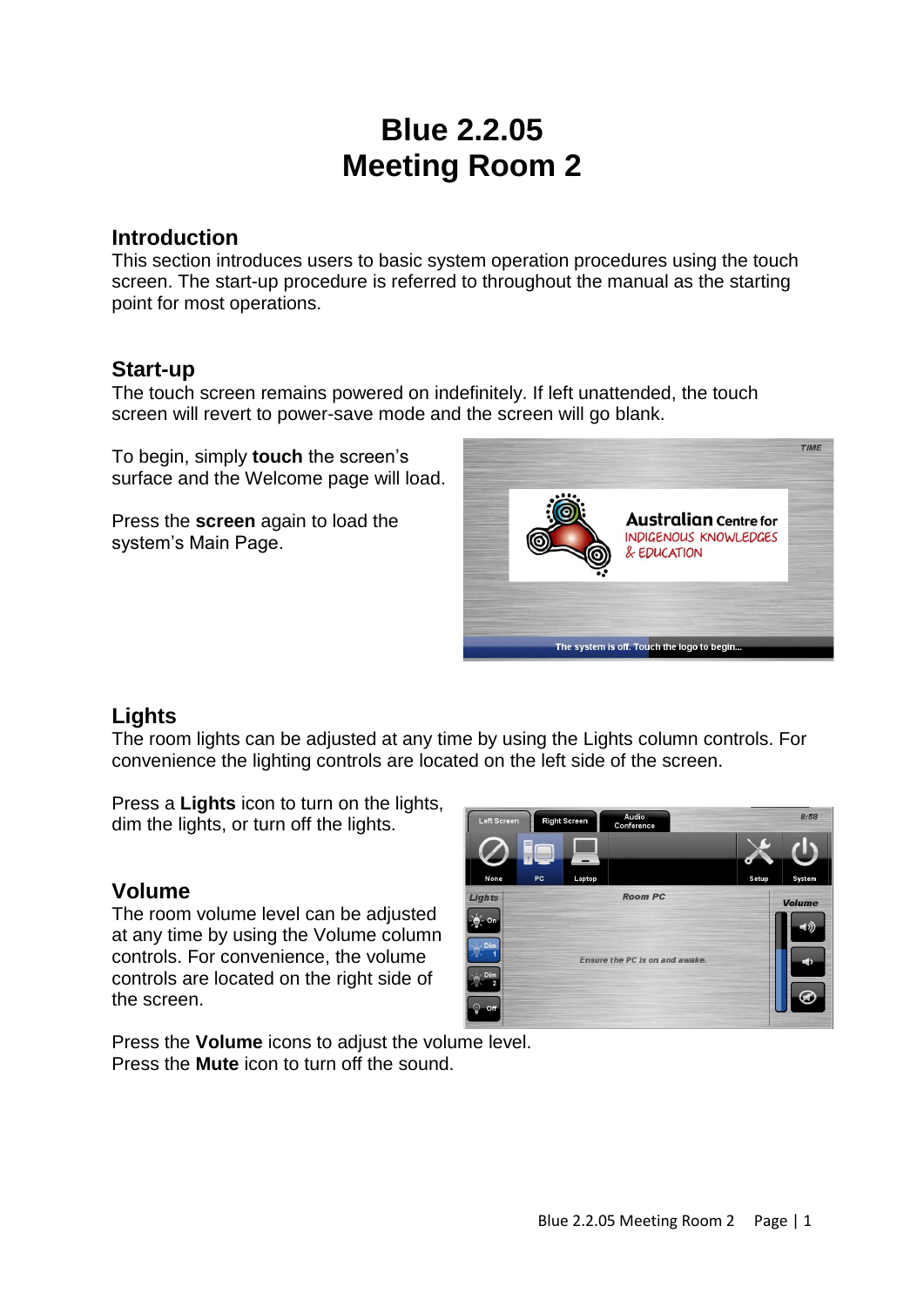## **Keyboard, mouse and microphones**

Keyboard, mouse and microphones are kept in the equipment rack.

Use the equipment labelled Gallery.

- 1. Turn the keyboard on via the **on/off button** located on the back of the keyboard.
- 2. Turn the hand held microphone on via the **on/off button** located at the base.
- 3. Turn the lapel microphone on via the **on/off button** located at the top.

To ensure the equipment is ready for use by the next lecturer/presenter

- 1. Turn the keyboard **off** via the **on/off button** located on the back of the keyboard
- 2. Dock the mouse back into the **docking station**.
- 3. Dock the hand held and lapel microphone back into the **docking station** lining up the recharging so the charge lights are activated.

## **Personal Computer (PC) Presentation**

The audio-visual system is equipped to display computer presentations from the room PC.

#### **PC Presentation Procedure**

Select the PC icon from the Source Selection row.



## **Laptop Presentation**

The audio-visual system is equipped to display computer presentations from a connected laptop. An input supports video and stereo audio using an HDMI cable.

#### **Connecting a Laptop**

- 1. Connect a laptop to the input using an HDMI cable.
- 2. Turn **on** the laptop.

3. Configure the laptop to direct the video image to an **external video display**. Switching to an external display is usually done using one of the Function keys (E.g. Function + F3 or F5). Consult the laptop's help files for more information.

#### **Laptop Presentation Procedure**

1. Select the **Laptop** icon from the Source Selection row.

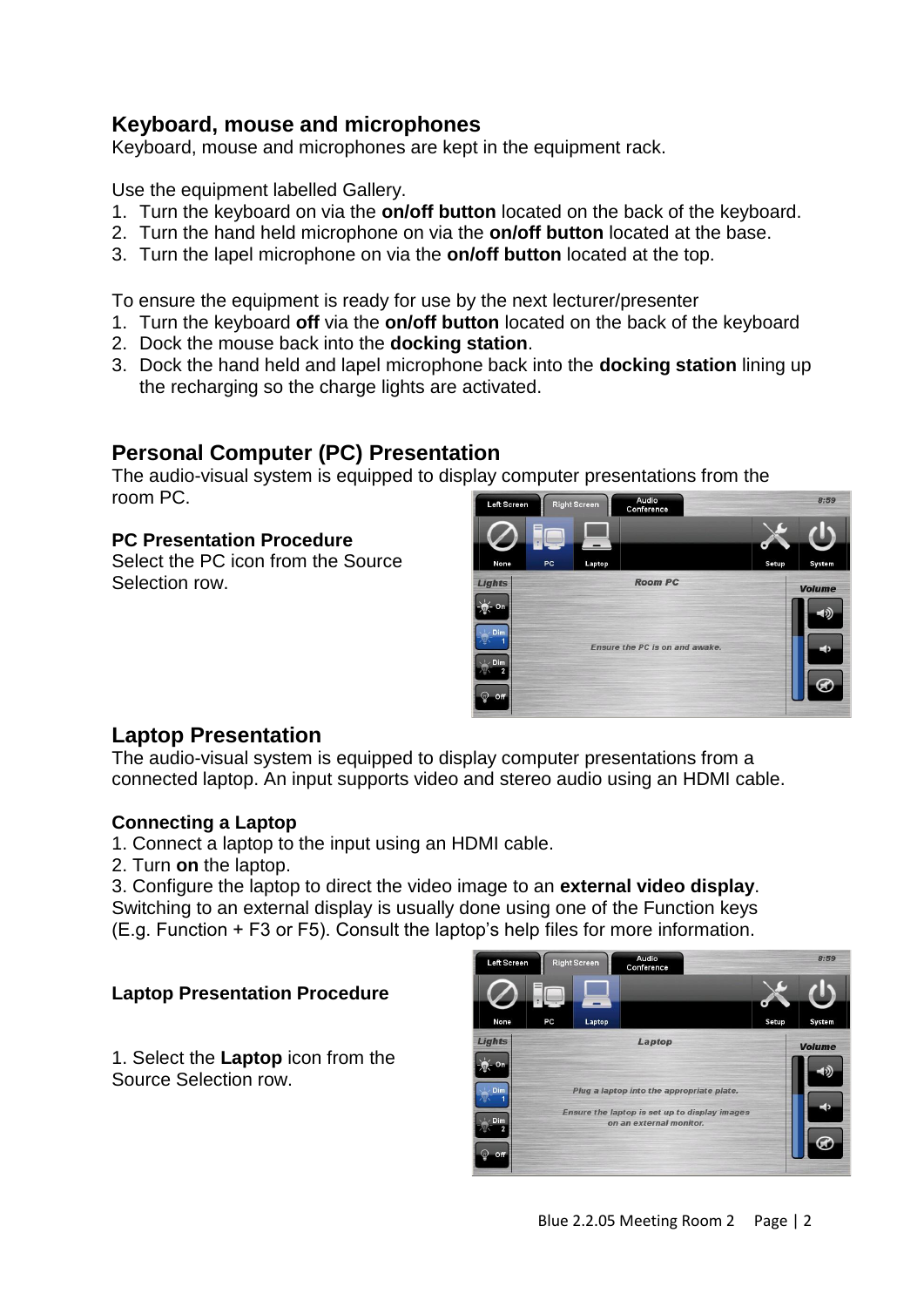## **Audio Conference Dialling**

The system features audio conference dialling that allows manual dialling and calling of audio conference calls.

## **AC Dialling Procedure**

- 1. Press the **Audio** Conference tab.
- 2. Select the **Dialing** icon.
- 3. Enter the **contact number/address**

using the numeric keypad or keypad icon.

4. Press the **Call** icon to connect the call.

5. Use the **Privacy** icon to disable outgoing audio.

6. Use the **Volume** controls to adjust the incoming volume level.

7. Press the **Flash** icon to add another party to the conference call.

8. Press the **End** icon to disconnect the call.

9. Press the **Answer** icon to accept an incoming call.

#### **Audio Conference Phone Book**



The audio conferencing system features an integrated Phone Book. The phone book provides a convenient way of establishing calls without needing to manually type long contact numbers.

#### **AC Phone Book Procedure**

- 1. Press the **Audio** Conference tab.
- 2. Select the **Phonebook** icon.

3. Select one of the **contact** icons to bring up the contact's name and number. 4. Use the **Next** or **Prev** icons to scroll through the phone book. Use the **First <<** or **Last >>** icons to jump to the beginning or end of the phone book.

5. Press the **Call** icon to connect the call. 6. Use the **Privacy** icon to disable

outgoing microphone audio.

7. Use the **Volume controls** to adjust the incoming volume level.

8. Press the **End** icon to disconnect the call.

9. Use the **Edit Name** icon or **Edit Number** icon to edit the currently selected contact details.

#### **4.3. End Audio Conferencing**

From the Dialling page or the Phone Book page, pressing the End icon will disconnect all calls and exit the audio conferencing mode. A pop-up warning will allow the user to confirm this selection.

Press the **Yes** icon to end audio conferencing. Press the **No** icon to resume audio conferencing.